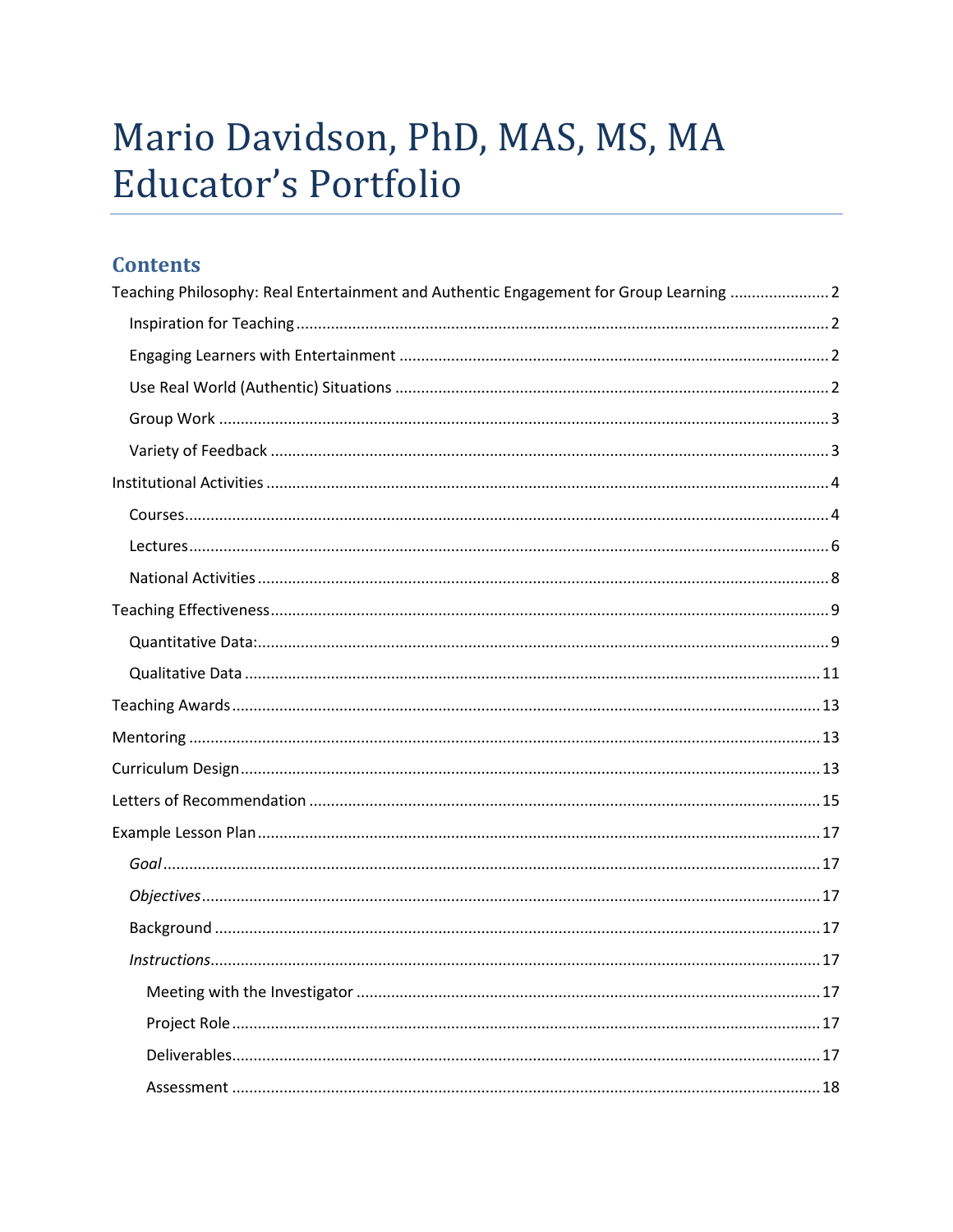# <span id="page-1-0"></span>**Teaching Philosophy: Real Entertainment and Authentic Engagement for Group Learning**

#### <span id="page-1-1"></span>Inspiration for Teaching

It may surprise you that much of my inspiration around effective teaching stems from my first experience in a college statistics course. We learned about calculating the expected value, variance, and standard deviation based on the distribution of the data. It was great! For the first time in my college career, I was learning in a mathematics course where the purpose was as "clear as day". My professor demonstrated passion for the topic, care, purpose, and stressed the importance of hard work and independent thinking.

While he was excellent, in hindsight, I realize that a few extra pedagogical techniques would have been of benefit had he used them. These include being more entertaining, teaching with real world situations, and providing an opportunity for group work and a variety of feedback. Many believe statistics is difficult and boring, but I use this instructor as my fundamental role model. Through his example, I now make sure to include multi-modal instructional techniques.

#### <span id="page-1-2"></span>Engaging Learners with Entertainment

Keeping learners engaged can be challenging, thus I try to entertain them in a variety of ways: using jokes, telling stories, making analogies, acting, and using ice-breakers. For example, when teaching hypothesis testing whereby the class tries to determine if there is reasonable evidence of a researcher's claim, I begin with a story of how my girlfriend wanted me to prove that our "love was destiny" before accepting my wedding proposal. I act this scene out with great enthusiasm, describing my claim of true love using probability all the while making an abstract concept entertaining and obtainable. These techniques have apparently been quite memorable. Many years later when I encounter my former students, some have laughed and reminded me of how I proposed to my now wife.

## <span id="page-1-3"></span>Use Real World (Authentic) Situations

While entertaining learners can make class "fun," it is not enough to ensure learning and sometimes runs the risk of being superficial. Using real world situations can improve a student's understanding in context. Unfortunately, during my earlier experiences as a medical student instructor I failed to utilize this powerful approach. It was not until I attended a workshop on project-based learning that I began to evolve and try new techniques. The workshop used a "flipped classroom" approach whereby the learners viewed modules before class and focused on applying their knowledge using statistical software to create a research project/presentation in class based on a local company's data or the learner's own gathered data.

This workshop was an epiphany! I immediately applied the methods and although, my initial run did not return the stellar evaluations I desired, an upward trend encouraged me to continue. During the next few offerings, my evaluations showed an overwhelming improvement. Students voluntarily and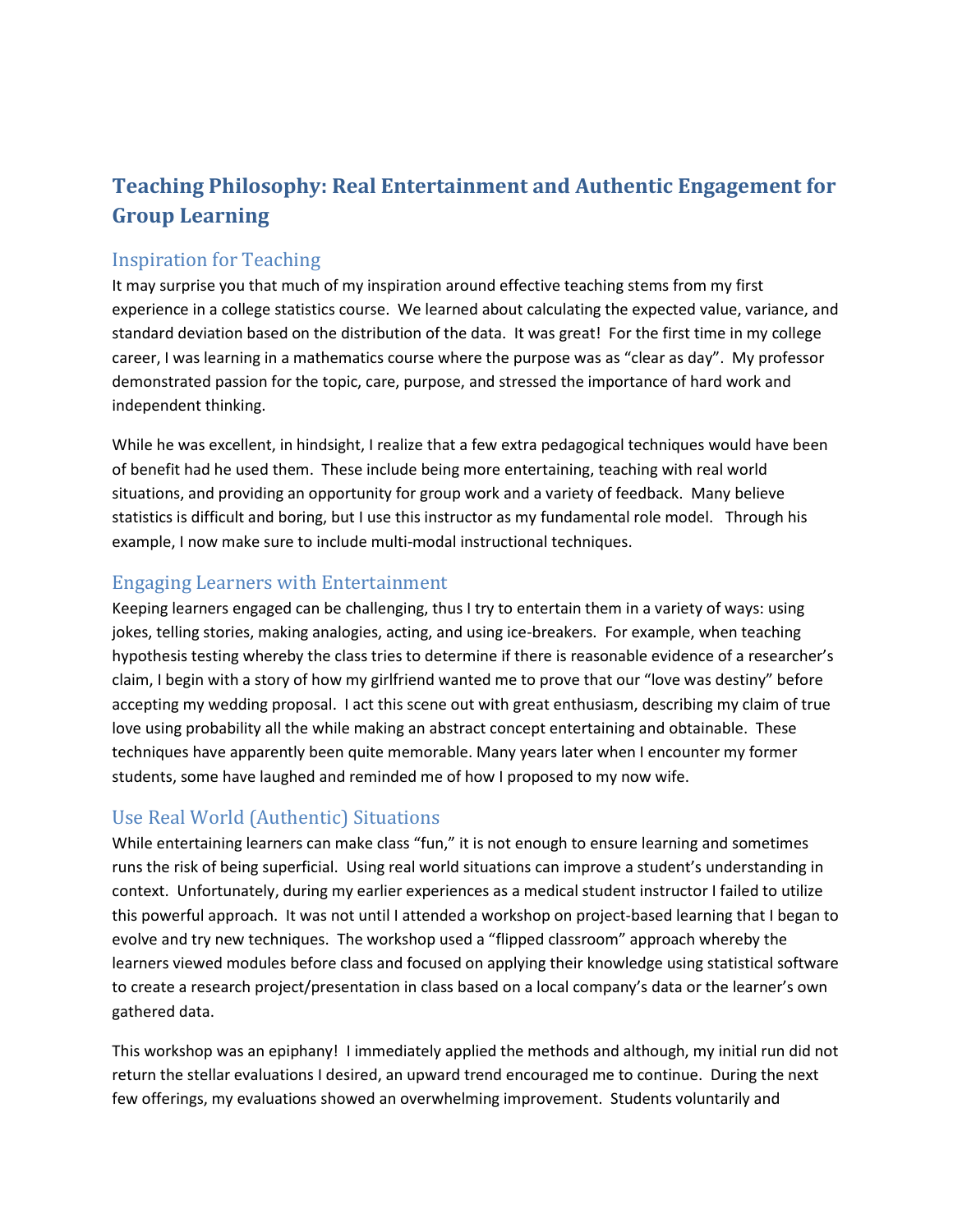enthusiastically stayed after class, had questions, sought new information from the data, looked for ways to display the data, and requested more advanced lessons. While this was music to my ears, it also reinforced the notion that my efforts as an educator must continue to be a work-in-progress.

After seeing how well this approach was received, I revised the curriculum for my graduate statistical collaboration course, a course in which students learn to communicate with non-statisticians about statistics. I incorporated multiple real world projects where learners work on a team, serve in a defined role such as a leader or an analyst, meet with clients, analyze data, and report results through oral presentations. Overall, learners have positively commented on the knowledge, experience, and utility of the projects. My growth as an educator has offered me the courage to experiment with curricular change for the benefit of my learners.

Along with the projects in my collaboration course, I use cases and role playing to help the learners think about the real world, ethical issues, professionalism, and responses to situations. Two examples: 1) We discuss a video of a young, attractive woman allegedly fired for dressing provocatively, while teaching about proper workplace attire, and 2) I act like an investigator disinterested in granting authorship to a statistician allowing my students the opportunity to practice critical conversations while remaining professional. These activities generate a lot of discussion and thought.

## <span id="page-2-0"></span>Group Work

In all of my classes, I use a mixture of small and large group activities. I find that group work helps keep learners engaged, accountable, communicative, and contemplative. In my graduate course, I typically see growth in their communication, cohesiveness, and leadership. They learn valuable lessons in scheduling, setting clear goals and expectations, meeting deadlines, producing quality work, accepting and providing critiques, and understanding the complexity of working with other statisticians. Additionally, students in my biostatistics course learn about giving and receiving feedback.

## <span id="page-2-1"></span>Variety of Feedback

Because learners focus on the objectives in which they are assessed, providing feedback in multiple ways is instrumental. In my courses, I have made it a best practice to use the power of peer assessment. I frequently ask my learners to assess one another. For my introductory biostatistics course, learners answer ungraded questions within the modules, which provide the rationale behind their choices. They also take regular quizzes and I discuss problem areas.

For their projects in the collaboration course, learners also receive on-the-spot feedback from clients, my teacher's assistant, and me regarding their communication, how they assist the client through their professionalism, body language, effectiveness, and efficiency. Learners receive formative feedback from oral and written peer and instructor feedback on numerous assignments and presentations.

In closing, my ever expanding philosophy is that educators should employ a host of pedagogical techniques. No one technique fits all learners, but I feel that effective teaching requires that the instructor emphasizes the purpose of the lesson, keeps the learners engaged, and encourages independent thinking. He or she should demonstrate the topics in a real-world context using projects,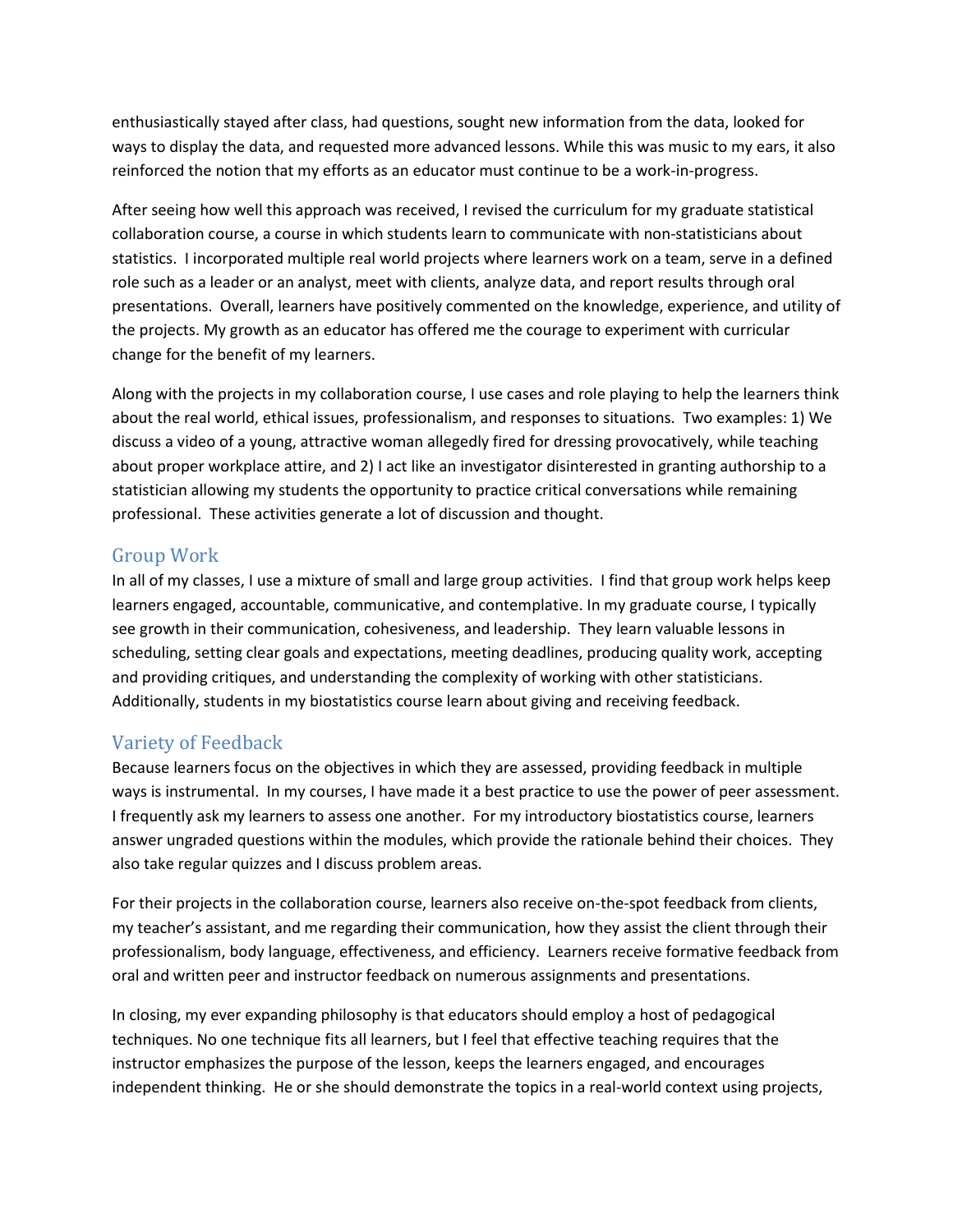cases, and role playing. Finally, learning is enhanced by allowing students to work in groups and receive a variety of assessment.

# <span id="page-3-0"></span>**Institutional Activities**

## <span id="page-3-1"></span>**Courses**

| <b>Target Learners</b> | Years    | Quantity      | <b>Number</b>   | <b>Topics</b>               | <b>Format / Description</b>         |
|------------------------|----------|---------------|-----------------|-----------------------------|-------------------------------------|
|                        |          |               | of              |                             |                                     |
|                        |          |               | <b>Learners</b> |                             |                                     |
| Columbus State         | $2006 -$ | 2 quarters    | 20              | Probability, Graphs,        | <b>Introduction to Statistics</b>   |
| Community              | 2007     | 3 hours/week  |                 | Confidence Intervals,       | Lecture                             |
| College                |          |               |                 | Hypothesis Testing,         | <b>Small Groups</b>                 |
| Undergraduates         |          |               |                 | Correlation                 | Lab                                 |
|                        |          |               |                 |                             | <b>Final Project</b>                |
| VMS II                 | $2010 -$ | 3 blocks      | 100             | Probability, Graphs,        | Introduction to Research with an    |
|                        | 2012     | 16 hours/year |                 | Confidence Intervals,       | <b>Emphasis on Biostatistics</b>    |
|                        |          |               |                 | Hypothesis Testing,         | Lecture                             |
|                        |          |               |                 | Correlation, Research       | <b>Small Group</b>                  |
|                        |          |               |                 | Methods                     | Project Proposal                    |
|                        |          |               |                 |                             | Literature Reviews                  |
|                        |          |               |                 |                             | Critiquing the Literature           |
| South University       | 2010     | Online        | 25              | Probability, Graphs,        | <b>Introduction to Statistics</b>   |
| Non-traditional        |          |               |                 | Confidence Intervals,       | <b>Online Discussions</b>           |
|                        |          |               |                 | Hypothesis Testing,         | <b>Online Feedback</b>              |
|                        |          |               |                 | Correlation                 |                                     |
| <b>VU MHPE</b>         | 2012     | 1 quarter     | 9               | Probability, Graphs,        | <b>Qualitative and Quantitative</b> |
|                        |          | 8 hours/week  |                 | Confidence Intervals,       | <b>Analytic Methods</b>             |
|                        |          |               |                 | Hypothesis Testing,         | Lecture                             |
|                        |          |               |                 | Correlation, SPSS,          | Small Group                         |
|                        |          |               |                 | Research Methods,           | Project Proposal                    |
|                        |          |               |                 | Qualitative Data            | <b>Literature Reviews</b>           |
|                        |          |               |                 | Analysis, Report            | Critiquing the Literature           |
|                        |          |               |                 | Writing, Theory,            | Lab                                 |
|                        |          |               |                 | <b>Qualitative Software</b> |                                     |
| VUSM,                  | $2012 -$ | 3 semesters   | $5 - 10$        | Challenges in               | <b>Statistical Collaboration in</b> |
| Biostatistics,         | Present  | $2 - 3$       |                 | Consulting,                 | <b>Health Sciences I</b>            |
| Graduates              |          | hours/week    |                 | Professionalism, Non-       | <b>Flipped Classroom</b>            |
|                        |          |               |                 | Verbal Communication,       | Lecture                             |
|                        |          |               |                 | Presentation Skills,        | Small/Large Groups                  |
|                        |          |               |                 | Conducting a                | <b>Role Playing</b>                 |
|                        |          |               |                 | Consultation, Analysis      | Critiquing                          |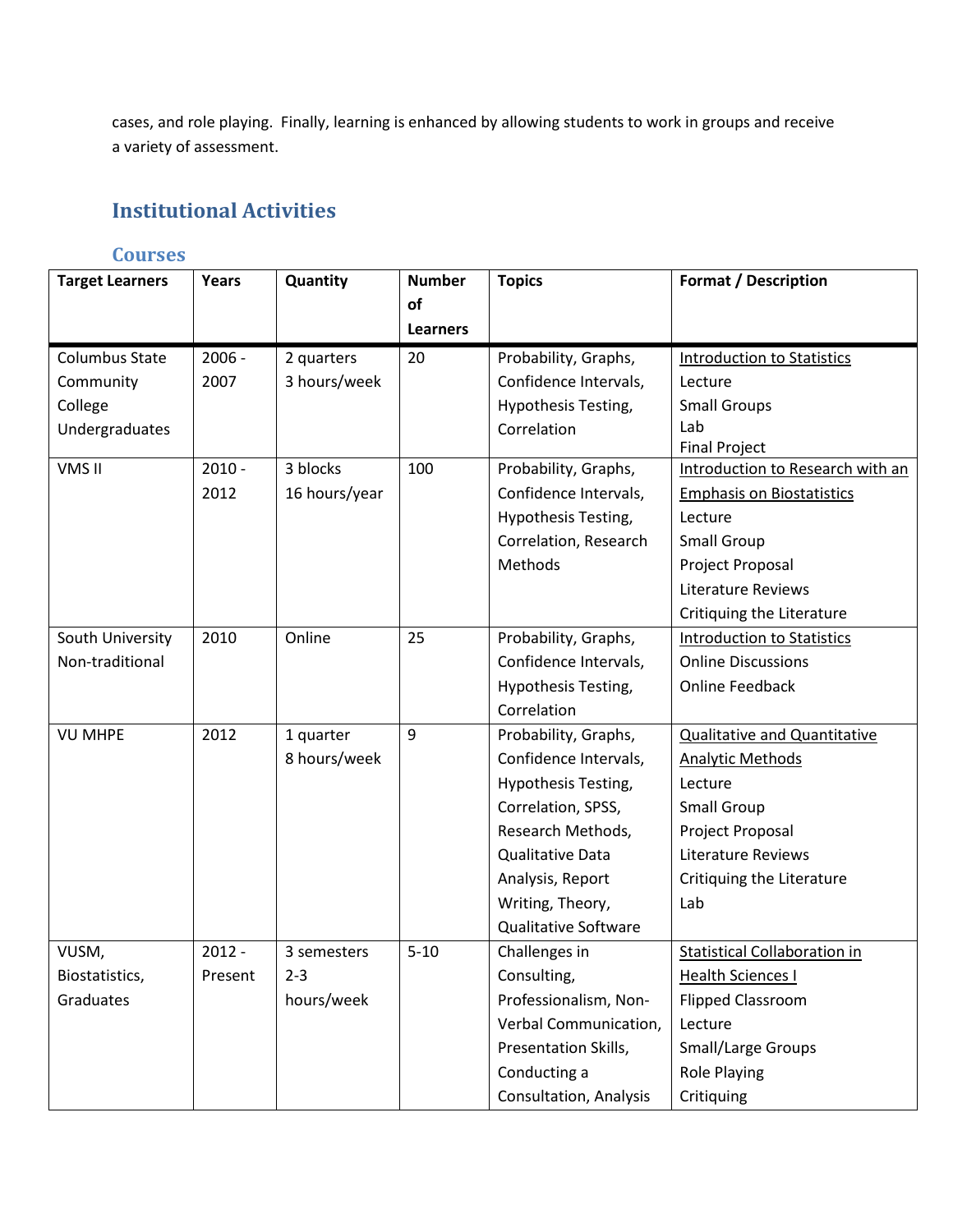|                        |          |               |                | Plan                        | <b>Student Presentations</b>        |
|------------------------|----------|---------------|----------------|-----------------------------|-------------------------------------|
|                        |          |               |                |                             | <b>Mock Consultations</b>           |
| VUSM,                  | $2013 -$ | 2 semesters   | $5 - 10$       | Professionalism, Non-       | <b>Statistical Collaboration in</b> |
| Biostatistics,         | 2014     | 2-hours/bi-   |                | Verbal Communication,       | <b>Health Sciences I</b>            |
| Graduates              |          | week          |                | Presentation Skills,        | Lecture                             |
|                        |          |               |                | Conducting a                | <b>Small/Large Groups</b>           |
|                        |          |               |                | Consultation, Creating      | Critiquing                          |
|                        |          |               |                | an Analysis Plan,           | Consultations                       |
|                        |          |               |                | Report Writing,             | <b>Student Presentations</b>        |
|                        |          |               |                | Questionnaire Design,       | <b>Special Topic Speakers</b>       |
|                        |          |               |                | <b>Poster Presentation</b>  | <b>Group Projects</b>               |
| VMS II                 | 2013     | 2 month block | 12             | Probability, Graphs,        | <b>Project Based Biostatistics</b>  |
|                        |          | 2 hours/week  |                | Confidence Intervals,       | <b>Flipped Classroom</b>            |
|                        |          |               |                | Hypothesis Testing,         | <b>Online Modules</b>               |
|                        |          |               |                | Correlation, Research       | <b>Small Group</b>                  |
|                        |          |               |                | Methods, Poster             | <b>Research Project</b>             |
|                        |          |               |                | Presentation                | Literature Reviews                  |
| <b>MeHarry Medical</b> | 2013     | 1 month block | $\overline{2}$ | Probability, Graphs,        | <b>Project Based Biostatistics</b>  |
| College,               |          | 16 hours/week |                | Confidence Intervals,       | <b>Flipped Classroom</b>            |
| MD/Epidemiology        |          |               |                | Hypothesis Testing,         | <b>Small Group</b>                  |
| Year 1                 |          |               |                | Correlation, Research       | <b>Online Modules</b>               |
|                        |          |               |                | Methods, Poster             | Research Project                    |
|                        |          |               |                | Presentation,               | Literature Reviews                  |
|                        |          |               |                | <b>Questionnaire Design</b> |                                     |
| <b>MeHarry Medical</b> | 2014     | 1 month block | $\overline{2}$ | Probability, Graphs,        | <b>Project Based Biostatistics</b>  |
| College,               |          | 16 hours/week |                | Confidence Intervals,       | <b>Flipped Classroom</b>            |
| MD/Epidemiology        |          |               |                | Hypothesis Testing,         | <b>Small Group</b>                  |
| Year 1                 |          |               |                | Correlation, Research       | <b>Online Modules</b>               |
|                        |          |               |                | Methods, Poster             | Research Project                    |
|                        |          |               |                | Presentation,               | Literature Reviews                  |
|                        |          |               |                | <b>Questionnaire Design</b> |                                     |
| VMS II                 | 2014     | 2 month block | $8 - 10$       | Neuro-psychiatric           | <b>Brain and Behavior</b>           |
|                        |          | 6 hours/week  |                | Disorders and Their         | <b>Small Group Facilitator</b>      |
|                        |          |               |                | Pathophysiological          |                                     |
|                        |          |               |                | Substrates                  |                                     |
| VMS II                 | 2014     | 3 month block | 20             | Research Methods,           | Research II                         |
|                        |          | 2 hours/week  |                | Study Design,               | <b>Small Group Facilitator</b>      |
|                        |          |               |                | Measurements,               |                                     |
|                        |          |               |                | Biostatistics,              |                                     |
|                        |          |               |                | Interpreting Results,       |                                     |
|                        |          |               |                | Scientific                  |                                     |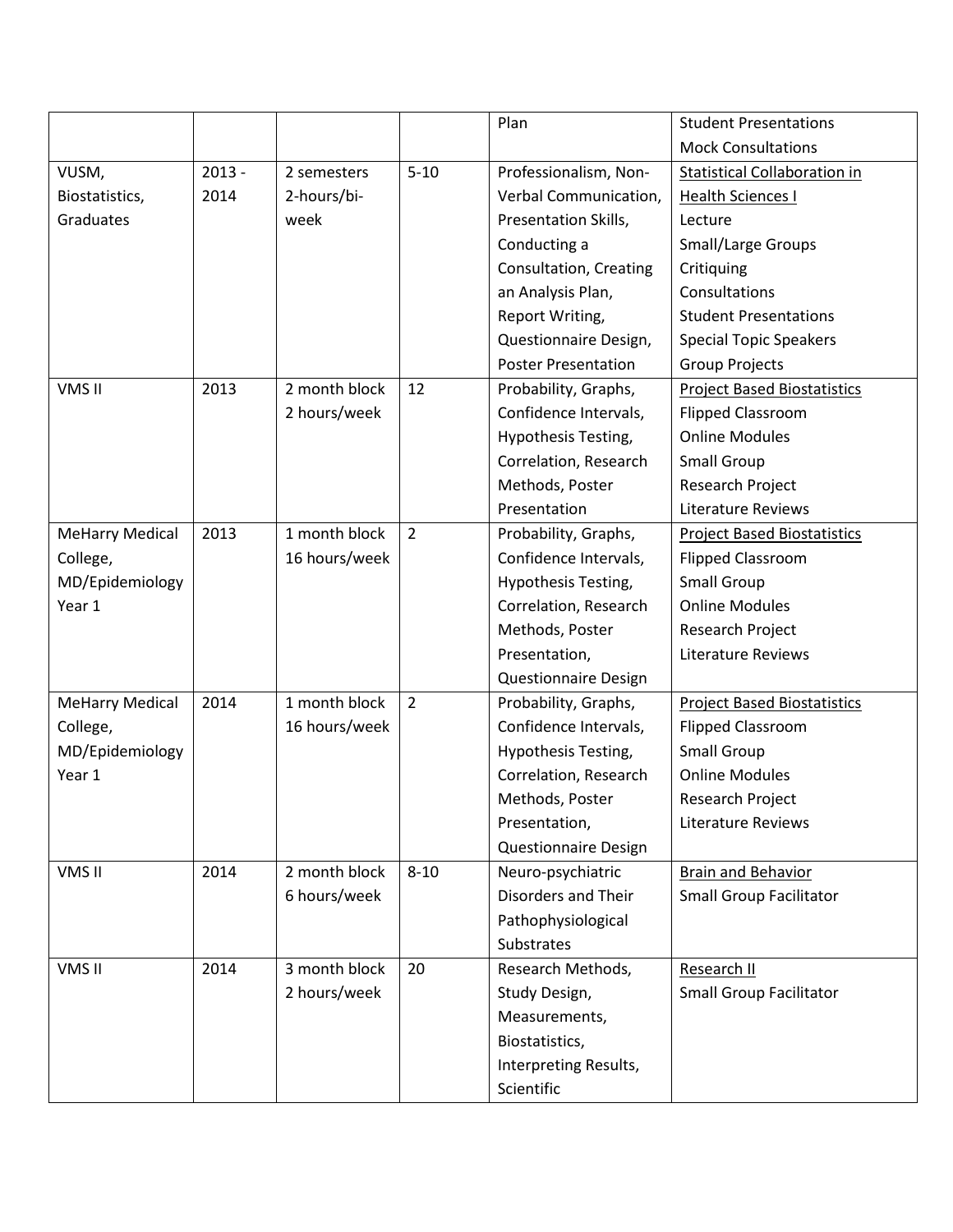|        |      |               |    | Communication         |                                   |
|--------|------|---------------|----|-----------------------|-----------------------------------|
| VMS II | 2015 | 3 month block | 20 | Research Methods,     | Research II                       |
|        |      | 2 hours/week  |    | Study Design,         | <b>Small Group Facilitator</b>    |
|        |      |               |    | Measurements,         |                                   |
|        |      |               |    | Biostatistics,        |                                   |
|        |      |               |    | Interpreting Results, |                                   |
|        |      |               |    | <b>Scientific</b>     |                                   |
|        |      |               |    | Communication         |                                   |
| VMS II | 2015 | 2 month block |    |                       | Endocrine, Gastrointestinal       |
|        |      | 6 hours/week  |    |                       | <b>Nutrition and Reproduction</b> |
|        |      |               |    |                       | <b>Small Group Facilitator</b>    |

## <span id="page-5-0"></span>**Lectures**

| <b>Target Learners</b> | Years    | Quantity      | <b>Number of</b><br><b>Learners</b> | <b>Topics</b>             | <b>Format / Description</b>               |
|------------------------|----------|---------------|-------------------------------------|---------------------------|-------------------------------------------|
| VMS II                 | 2008     | 3 hours       | 100                                 | Types of Data             | Patient Profession, and Society II        |
|                        |          |               |                                     | Confidence Intervals      | Lecture                                   |
|                        |          |               |                                     | <b>Hypothesis Testing</b> |                                           |
|                        |          |               |                                     | Power                     |                                           |
| <b>VUSM Medical</b>    | 2008     | 1 hour        | $10 - 20$                           | <b>Hypothesis Testing</b> | <b>What is Hypothesis Testing?</b>        |
| Personnel              |          |               |                                     |                           | Lecture                                   |
|                        |          |               |                                     |                           | <b>Small Group</b>                        |
| <b>TSU Mathematics</b> | 2008     | 1 hour        | $10 - 15$                           | Career Path to            | Journey to Becoming a                     |
| Undergraduates         |          |               |                                     | Becoming a Statistician   | Statistician                              |
|                        |          |               |                                     |                           | <b>Interactive Lecture</b>                |
| <b>VMS Global</b>      | 2008     | 1 hour        | $10 - 15$                           | Types of Data             | <b>Introductory Biostatistical Topics</b> |
| Health                 |          |               |                                     | Confidence Intervals      | Lecture                                   |
|                        |          |               |                                     | <b>Hypothesis Testing</b> |                                           |
|                        |          |               |                                     | Power                     |                                           |
| <b>VUSM Medical</b>    | 2008     | 1 hour        | $5 - 15$                            | <b>Statistical Tests</b>  | <b>Choosing the Correct Statistical</b>   |
| Education              |          |               |                                     |                           | Test                                      |
| Researchers            |          |               |                                     |                           | <b>Interactive Lecture</b>                |
| VMS II,                | $2008 -$ | $1 - 2$ hours | $15 - 40$                           | Designing a               | <b>Where to Start When Designing</b>      |
| <b>VUSM General,</b>   | Present  | $4 - 6$       |                                     | Quantitative and          | a Research Project                        |
| <b>VUSM</b>            |          | times/year    |                                     | <b>Qualitative Study</b>  | Lecture                                   |
| <b>Biostatistics</b>   |          |               |                                     |                           | <b>Small Group</b>                        |
| Graduates,             |          |               |                                     |                           |                                           |
| <b>VU Medical</b>      |          |               |                                     |                           |                                           |
| Researchers,           |          |               |                                     |                           |                                           |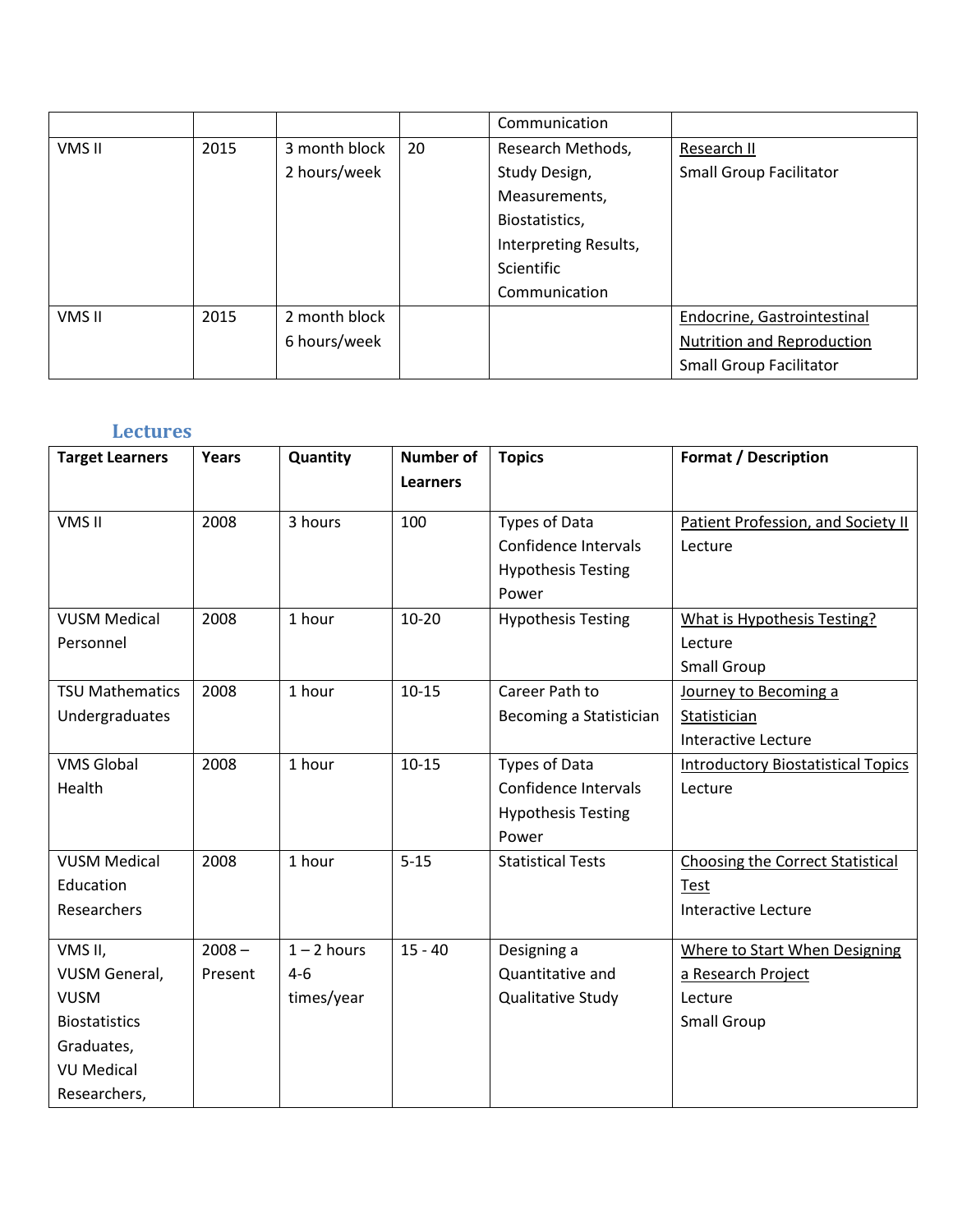| <b>Summer Interns</b>    |          |               |            |                               |                                        |
|--------------------------|----------|---------------|------------|-------------------------------|----------------------------------------|
| VMS <sub>I</sub>         | 2009     | 3 hours       | 100        | Types of Data                 | Patient Profession, and Society I      |
|                          |          |               |            | Confidence Intervals          | Lecture                                |
|                          |          |               |            | <b>Hypothesis Testing</b>     |                                        |
|                          |          |               |            | Power                         |                                        |
| <b>VUSM Medical</b>      | $2009 -$ | $1 - 2$       | $20 - 100$ | Search Strategy               | <b>Conducting a Literature Review</b>  |
| Personnel,               | 2011     | hours/year    |            | <b>Research Question</b>      | <b>Interactive Lecture</b>             |
| VMS <sub>I</sub>         |          |               |            | <b>Quality Search</b>         | <b>Small Group</b>                     |
|                          |          |               |            |                               |                                        |
| <b>VMS Biostatistics</b> | 2009     | 1 hour        | 35-50      | <b>Consulting Psychology</b>  | <b>Challenges of Consulting:</b>       |
| Professionals            |          |               |            | <b>Consulting Experiences</b> | <b>Experiences of Real</b>             |
|                          |          |               |            |                               | <b>Biostatisticians</b>                |
|                          |          |               |            |                               | <b>Interactive Lecture</b>             |
|                          |          |               |            |                               | <b>Case Studies</b>                    |
| <b>VMS Global</b>        | 2009     | 1 hour/year   | $15 - 25$  | <b>Types of Questions</b>     | Designing a Questionnaire              |
| Health,                  | 2014     |               |            | Reliability                   | <b>Interactive Lecture</b>             |
| <b>VU Psychology</b>     |          |               |            | Validity                      | <b>Small Groups</b>                    |
| Professionals            |          |               |            |                               |                                        |
| <b>VUSM Medical</b>      | 2009-    | 4 hours/year  | $5 - 15$   | <b>Educational Theory</b>     | Introduction to Research in            |
| Professional             | Present  |               |            | Types of Data                 | <b>Medical Education</b>               |
|                          |          |               |            | Confidence Intervals          | Workshop                               |
|                          |          |               |            | <b>Hypothesis Testing</b>     | <b>Small Group</b>                     |
|                          |          |               |            | Research Design               | <b>Interactive Lecture</b>             |
|                          |          |               |            |                               | Facilitating                           |
| VU                       | 2010-    | 1 hour        | 20-30      | <b>Hypothesis Testing</b>     | <b>Hypothesis Testing:</b>             |
| Undergraduate            | Present  |               |            |                               | <b>Understanding P-Values</b>          |
| Education,               |          |               |            |                               | Lecture                                |
| <b>VUSM Medical</b>      |          |               |            |                               | Small groups                           |
| Personnel                |          |               |            |                               |                                        |
| VMS II,                  | $2011 -$ | $1 - 2$ hours | $10 - 30$  | Designing, Assessing,         | <b>Creating an Effective, Visually</b> |
| General,                 | Present  | $4 - 6$       |            | Presenting a Poster           | <b>Attractive Scientific Poster:</b>   |
| <b>Biostatistics</b>     |          | times/year    |            |                               | <b>Making People Stop!</b>             |
| Graduates,               |          |               |            |                               | Workshop                               |
| Medical                  |          |               |            |                               | Lecture                                |
| Researchers              |          |               |            |                               | <b>Small Groups</b>                    |
| Summer Interns           |          |               |            |                               |                                        |
| <b>VMS Medical</b>       | 2011     | 1 hour        | $3 - 5$    | Paradigms of                  | A Comparison of Research               |
| Education                |          |               |            | Quantitative,                 | Methodologies                          |
| Researchers              |          |               |            | Qualitative, and Mixed        | Lecture                                |
|                          |          |               |            | Methodology                   |                                        |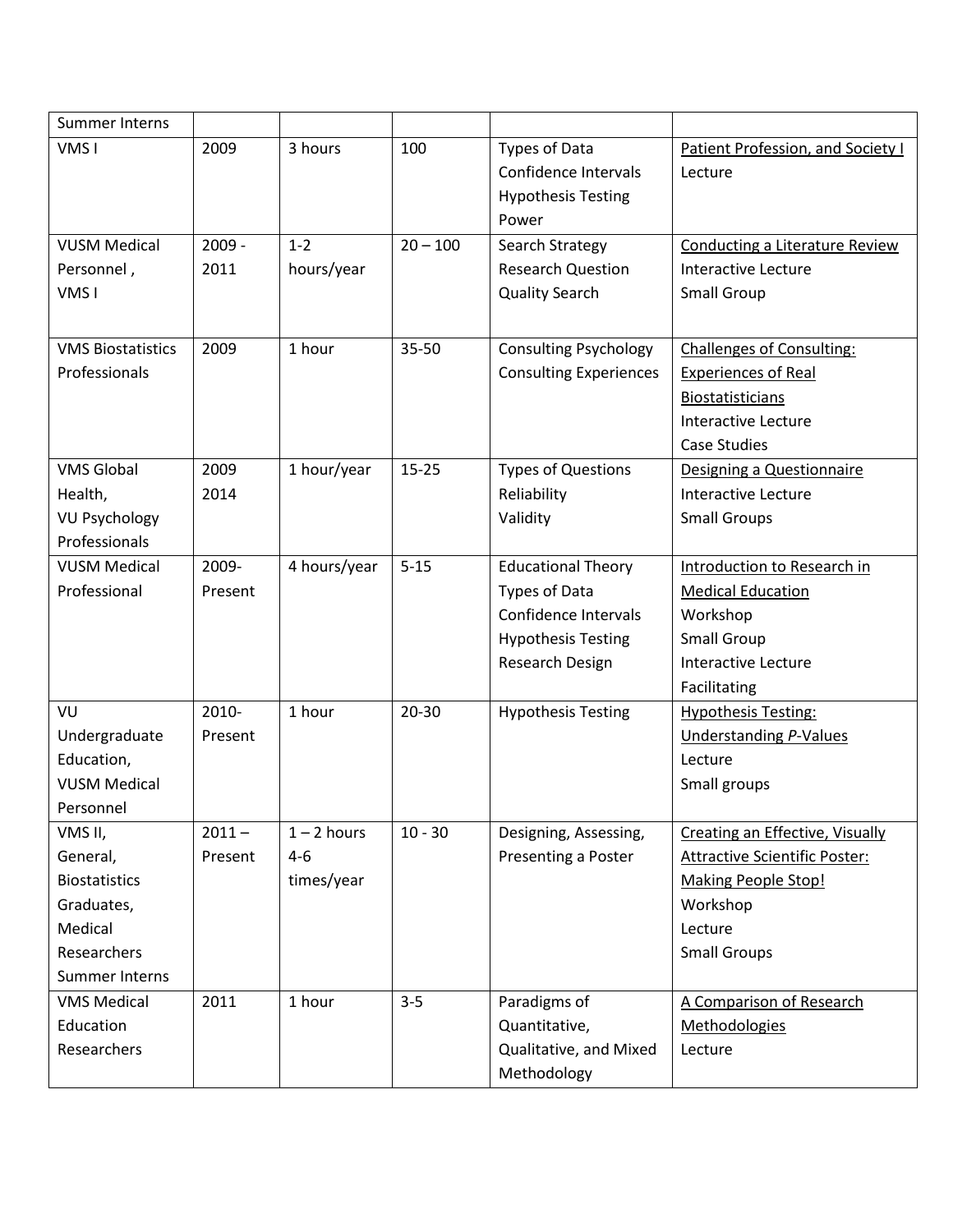| <b>VMS Medical</b>    | 2011     | 1 hour       | $10 - 25$ | <b>Types of Graphs</b>     | <b>Basics and Beyond: Displaying</b> |
|-----------------------|----------|--------------|-----------|----------------------------|--------------------------------------|
| Personnel             |          |              |           | <b>Interpreting Graphs</b> | <b>Your Data</b>                     |
|                       |          |              |           |                            |                                      |
| Cumberland            | $2011 -$ | 4 hours/year | $10 - 40$ | Research Design,           | <b>Introduction to Biostatistics</b> |
| University            | 2012     |              |           | Measurements,              | Workshop                             |
| <b>Nursing</b>        |          |              |           | Confidence Intervals,      | Lecture                              |
| Graduates,            |          |              |           | <b>Statistical Tests</b>   | <b>Small Groups</b>                  |
| <b>VUSM Pediatric</b> |          |              |           |                            |                                      |
| Fellows               |          |              |           |                            |                                      |
| <b>VUSM Pulmonary</b> | 2013     | 2 hour       | $5 - 10$  | Measurement,               | <b>Introduction of Modeling</b>      |
| Fellows               |          |              |           | <b>Statistical Tests</b>   | Lecture                              |
|                       |          |              |           |                            | <b>Small Groups</b>                  |
|                       |          |              |           |                            | Lab                                  |
| <b>VU MPH</b>         | 2014     | 4 hours      | $20 - 25$ | Data Dictionary            | Social and Behavioral Science for    |
| Graduates             |          |              |           | Data Collection            | <b>Public Health</b>                 |
|                       |          |              |           | REDCap                     | Lecture                              |
| <b>VUSM Medical</b>   | 2014     | 1            | 25        | Data Management            | Introduction to R Commander          |
| Personnel             |          |              |           | Graphs                     | Mini-lecture                         |
|                       |          |              |           | <b>Statistical Tests</b>   | Facilitating                         |
|                       |          |              |           |                            | Lab                                  |

# <span id="page-7-0"></span>**National Activities**

| <b>Meeting</b>         | Location  | <b>Date</b> | <b>Topic</b>   | Format       | <b>Meeting Description</b>          |
|------------------------|-----------|-------------|----------------|--------------|-------------------------------------|
| Generalist             | San       | 2008        | The Basics     | Workshop     | <b>Medical Education Conference</b> |
|                        | Antonio   |             | of Research    |              |                                     |
|                        |           |             | in Medical     |              |                                     |
|                        |           |             | Education      |              |                                     |
|                        |           |             |                |              |                                     |
| Southern Group         | Houston   | 2011        | Moral          | Presentation | <b>Medical Education Conference</b> |
| on Educational         |           |             | Distress and   |              |                                     |
| <b>Affairs Medical</b> |           |             | Changes in     |              |                                     |
| Education              |           |             | <b>Burnout</b> |              |                                     |
| Researchers            |           |             |                |              |                                     |
|                        |           |             |                |              |                                     |
| AAMC                   | Nashville | 2011        | Medical        | Presentation | <b>Medical Education Meeting</b>    |
| Southern/North-        |           |             | Student        |              |                                     |
| east Regional          |           |             | Mental         |              |                                     |
| Meeting                |           |             | Illness $-$    |              |                                     |
|                        |           |             | Understand-    |              |                                     |
|                        |           |             | ing the        |              |                                     |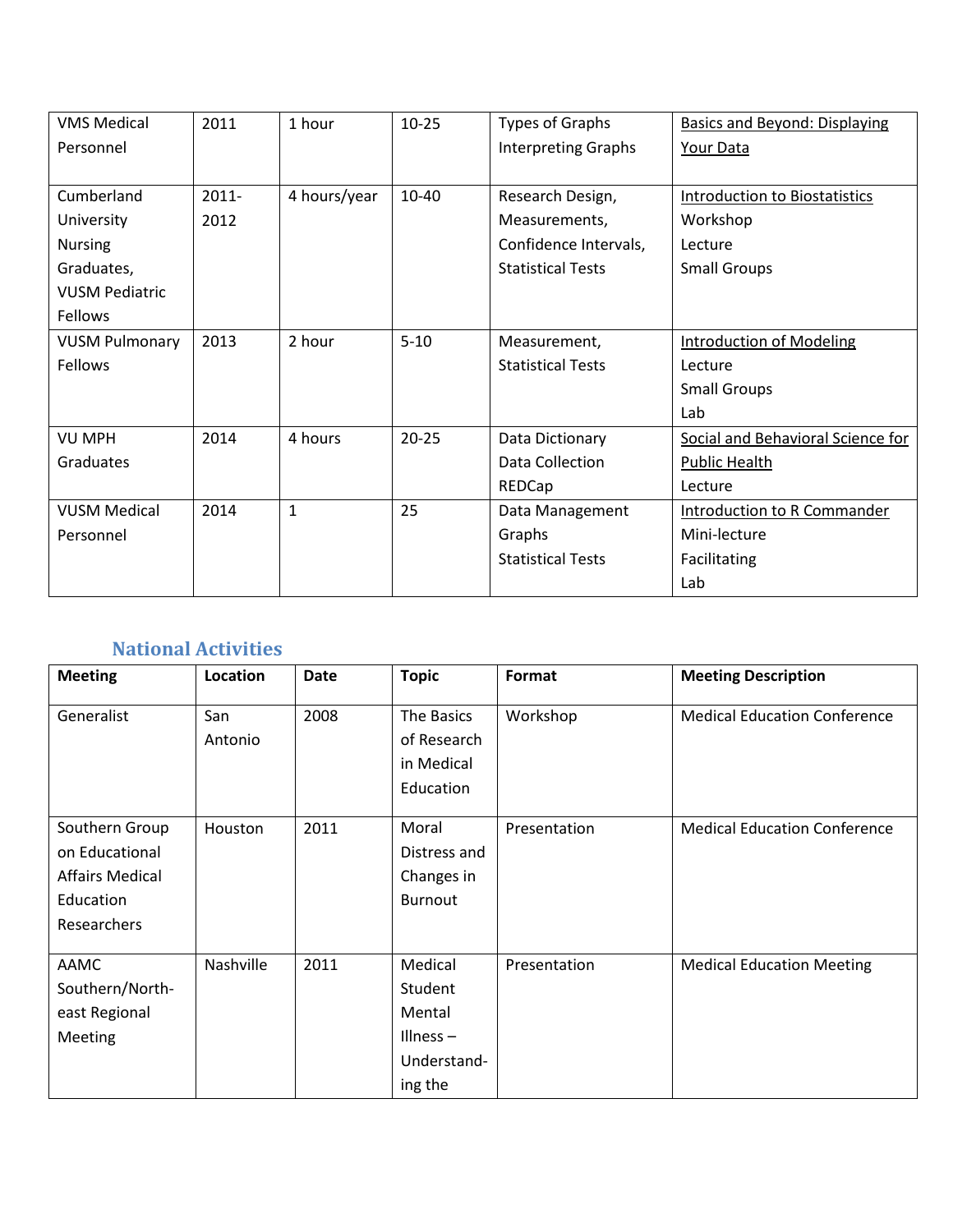|  |  | Problem     |  |  |
|--|--|-------------|--|--|
|  |  | and Finding |  |  |
|  |  | Solutions   |  |  |
|  |  |             |  |  |

## <span id="page-8-0"></span>**Teaching Effectiveness**

#### <span id="page-8-1"></span>**Quantitative Data:**

The Basics of Research in Medical Education – Fall 2008; Mean Scores Range: Likert 1-5 with 5 being most positive Overall – 4.75 Content  $-4.5$ Five objectives met – 4.2

Statistical Collaboration in Health Science (BIO 351) – Fall 2012; Median Scores Range: 0-100 Overall – 84 Course organized – 91 Activities integrated – 91 Instructor communication – 92 Instructor prepared – 100 Encourage independence - 94 Effective engagement – 100 Instructor helpful – 100 Instructor knowledgeable – 98 Overall effectiveness – 97

| Project Based Biostatistics - Spring 2013; Percentage |
|-------------------------------------------------------|
| Range: Likert 1-5 with 5 being most positive          |
| Course organized $-4(60%)$                            |
| Encourage independence - 4&5 (80%)                    |
| Encourage class participation - 4&5 (100%)            |
| Research proposal valuable - 4&5 (70%)                |
| Poster experience valuable - 4&5 (70%)                |
| Prepared for research - 4&5 (80%)                     |

Project Based Statistics at MeHarry – Summer 2013; Percentage  $N = 2$ Range: Likert 1-5 with 5 being most positive Course organized – 4 (100%) Encourage independence – 5 (100%) Encourage class participation  $-5$  (100%)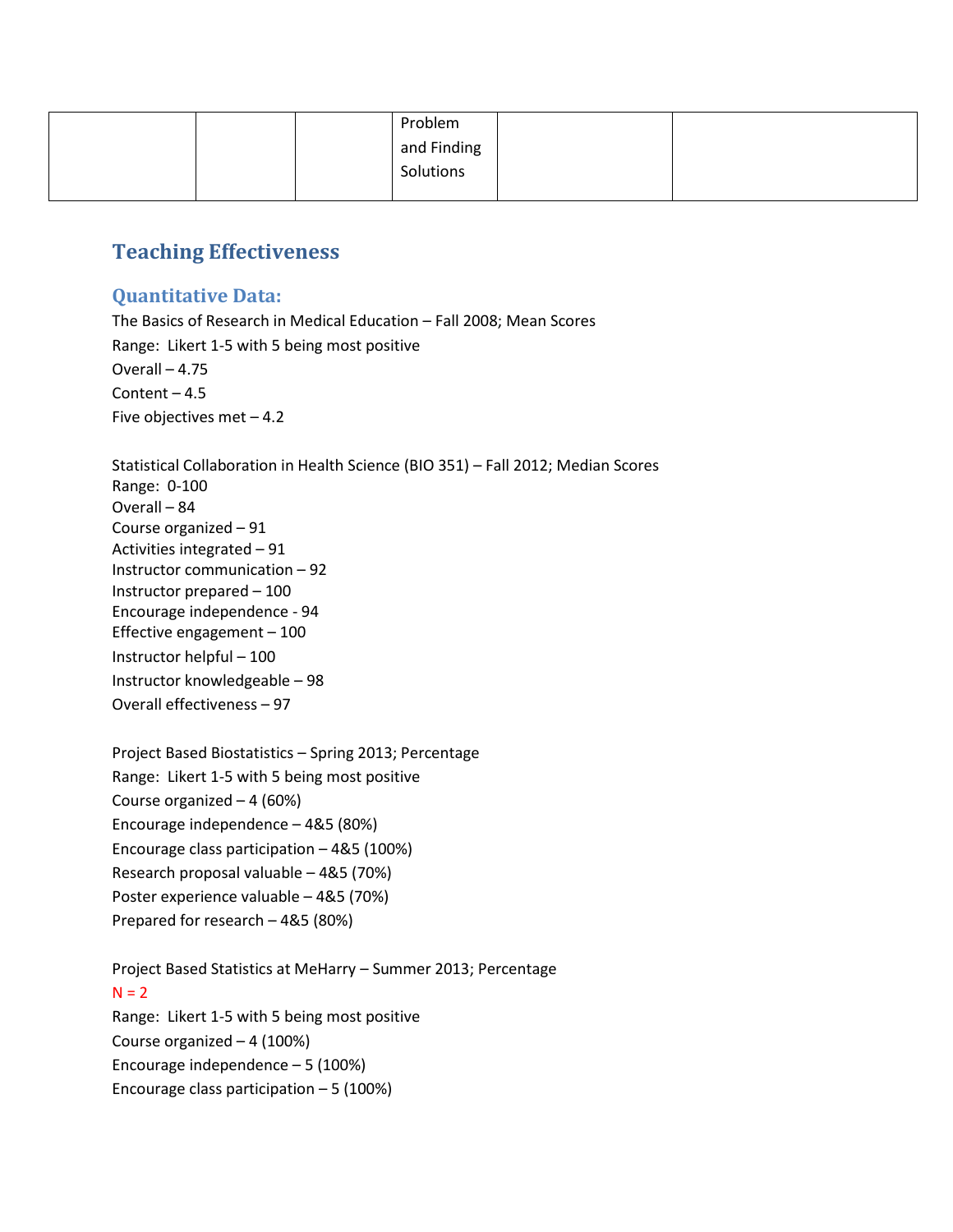Research proposal valuable – 4&5 (100%) Poster experience valuable – 5 (100%) Prepared for research – 4&5 (100%)

An Introduction to Questionnaire Design – Fall 2013; Percentage Range: Likert 1-4 with 4 being most positive Satisfaction with presentation – 3&4 (87%) Satisfied with training – 3&4 (87%) Increase in knowledge, skills, attitude – 3&4 (93%)

Statistical Collaboration in Health Science (BIO 352) – Fall 2013; Median Scores Range: 0-100 Overall – 75 Course organized – 81 Activities integrated – 84 Instructor communication – 93 Instructor prepared – 95 Encourage independence - 76 Effective engagement – 100 Instructor helpful – 99 Instructor knowledgeable – 75 Overall effectiveness – 100

Statistical Collaboration in Health Science (BIO 351) – Fall 2013; Median Scores Range: 0-100 Overall – 85 Course organized – 86 Activities integrated – 96 Instructor communication – 90 Instructor prepared – 94 Encourage independence – 83 Effective engagement – 100 Instructor helpful – 83 Instructor knowledgeable – 100 Overall effectiveness – 90

Statistical Collaboration in Health Science (BIO 352) – Spring 2014; Median Scores Range: 0-100 Overall – 83 Course organized – 85 Activities integrated – 90 Instructor communication – 98 Instructor prepared – 98 Encourage independence – 86 Effective engagement – 96 Instructor helpful – 93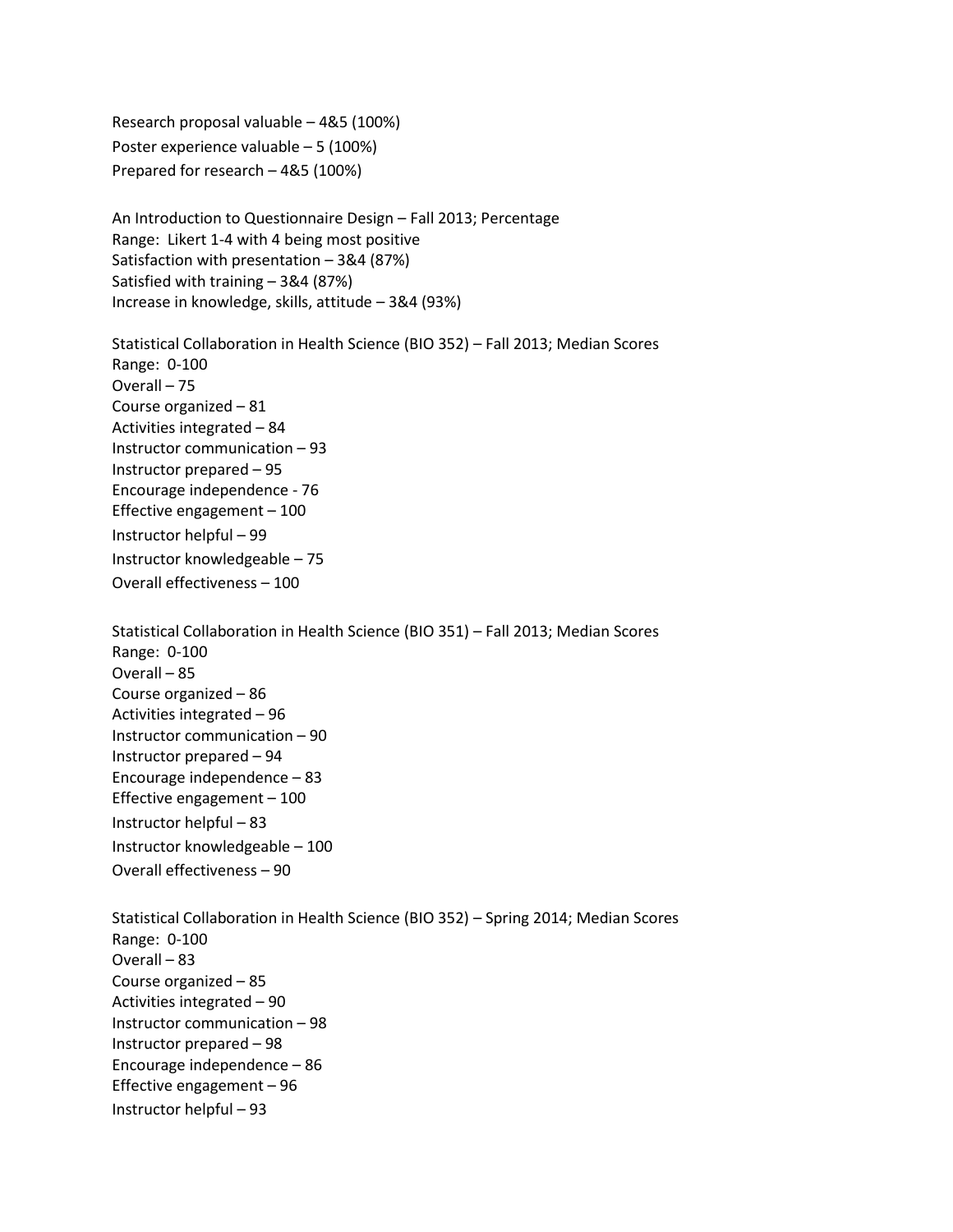Instructor knowledgeable – 98 Overall effectiveness – 96

EDP Poster Design – Fall 2014; Mean Score Range: Likert 1-5 with 5 being most positive Overall – 4.7 Content – 4.6 Four Objectives Met – 4.4

#### <span id="page-10-0"></span>**Qualitative Data**

*Statistical Collaboration in Health Science (BIO 351 & 352)*

"Dr. Davidson made it clear that he really cared about what we thought of the course, and he solicited our feedback about the course on more than one occasion. He was enthusiastic about the material -- the material is important to him, and it shows."

"People who don't usually speak up in our other classes spoke in this one, and I enjoyed hearing their opinions."

"Dr. Davidson has clearly spent a great deal of time and attention into constructing this class and establishing a game plan for teaching it. This is undoubtedly a difficult class to teach - most students arrive with negative preconceptions - but his enthusiasm for teaching in general and the course material in particular made the class always bearable and often enjoyable."

"I read this(presentation) and these (suggestions) are very good and REAL in addressing REAL problems and proactive solutions. Not everyone in our department practices these methods, but I think it would be very useful if you sent these to all faculty as well. From my standpoint this should be required reading for everyone. That way, maybe we can deter department members from "playing games" to get ahead, especially when the reality is that everyone is going to face difficulties and we should be working as a team in the first place. Thank you so much for giving us biostatisticians a voice!"

"Your talk and presentation were quite informative and well done. Lively discussion is never boring and it was nice to hear everyone engaged in the subject matter. You have improved my understanding of the relationships each of you have with our collaborators as well as our (Biostatistics') positions in the research world as real contributors - and not technicians...it's complicated!"

#### *Biostatistics at Vanderbilt*

"I got a lot out of the course. I have had very little biostats background, and so I found this course to have the appropriate depth of knowledge that I needed to understand scientific literature. Just today I was in microbio small groups and we were reading an article published in the New England Journal of Medicine. The confidence interval was between a negative and positive number, and they even state that they did not have enough power! Everyone in my group agreed that this was not a good paper. To be honest, if I did not take your course, I would've deemed this paper as meaningful just because it was in a prestigious journal. Now, I really feel like I am better equipped to be more critical now!"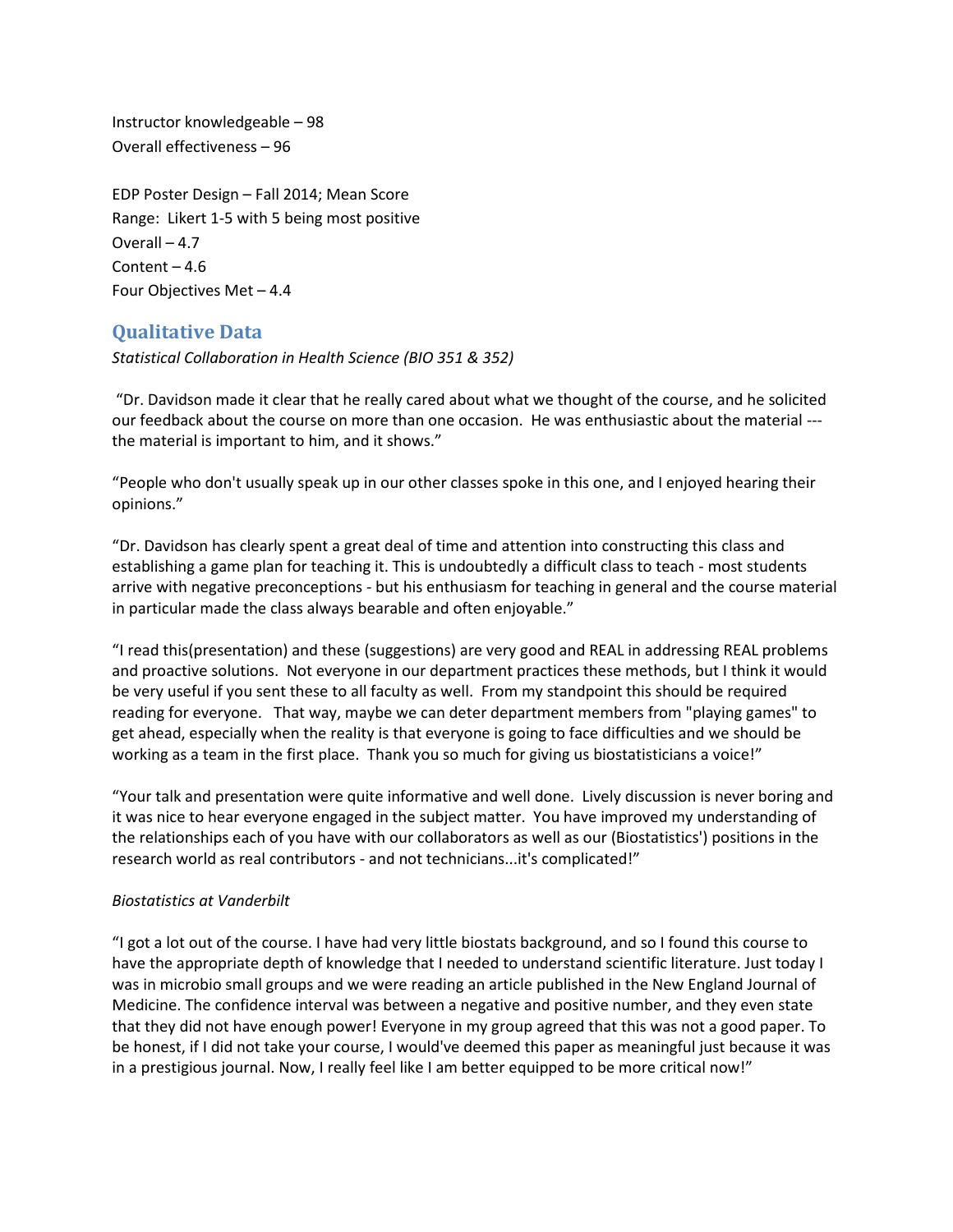"The course taught me a lot about statistics in a relatively short amount of time. Dr. Davidson was very involved in our projects and demonstrated an excellent commitment to our learning."

"I appreciated the opportunity to present and receive feedback. I think the project-based aspect of the course is valuable."

"It was very valuable to create a poster and give a presentation. This is an essential skill and I am glad that I got to practice it now."

#### *Poster Presentation*

"Thanks so much for sending your presentation. We will post it on the CRC website [\(http://www.mc.vanderbilt.edu/gcrc/workshop.html](http://www.mc.vanderbilt.edu/gcrc/workshop.html) ). Your presentation is an excellent resource for our investigators."

"Thank you so much for once again sharing your workshop on Poster Presentations. You outdid yourself in presenting it with humor and staying in touch with your audience. The workshop format ensured that it was impossible to leave the session without an authentic experience in developing or honing skills in poster design and content. The topics for poster design were insightful. Two students have already told me how much they enjoyed it and surprisingly good the final products actually were."

"It was all done so well - Mario covered the most important points."

#### *The Basics of Research in Medical Education*

"I am writing because two of my colleagues in General Medicine attended what they described as a wonderful presentation on educational research given by you (Dr. Dewey) and Drs. Turner and Davidson at the recent AAMC meeting. One of their comments was 'I wish it could have been longer!'"

"This is an area that is relevant to many of our clinician-educator faculty. We have a growing number of junior faculty who are heavily involved in our Departmental educational efforts, and would benefit greatly from improving their skills in this area. I was wondering if you, and potentially your copresenters Drs. Turner and Davidson, might consider some sort of visiting professorship in which we could spend more time with you on this topic."

#### *Stand-Alone Lectures for CORE and GCRC*

"Dr. Davidson is always professional. His presentations are adjusted for the level of the audience  $-a$ great talent for teaching. His advice is constructive, focused, practical and understood. I have invited him on several occasions to present…where faculty, residents and students can get feedback on ideas for research in education, projects in progress and ways of interpreting and presenting results. He has done an excellent job every time he presented."

"The message you sent is simple and concrete. You are really a great teacher. Your talk makes me rethink "WHY we always put the hypothesis of interest inH1 but not H0". I always enjoy your talk."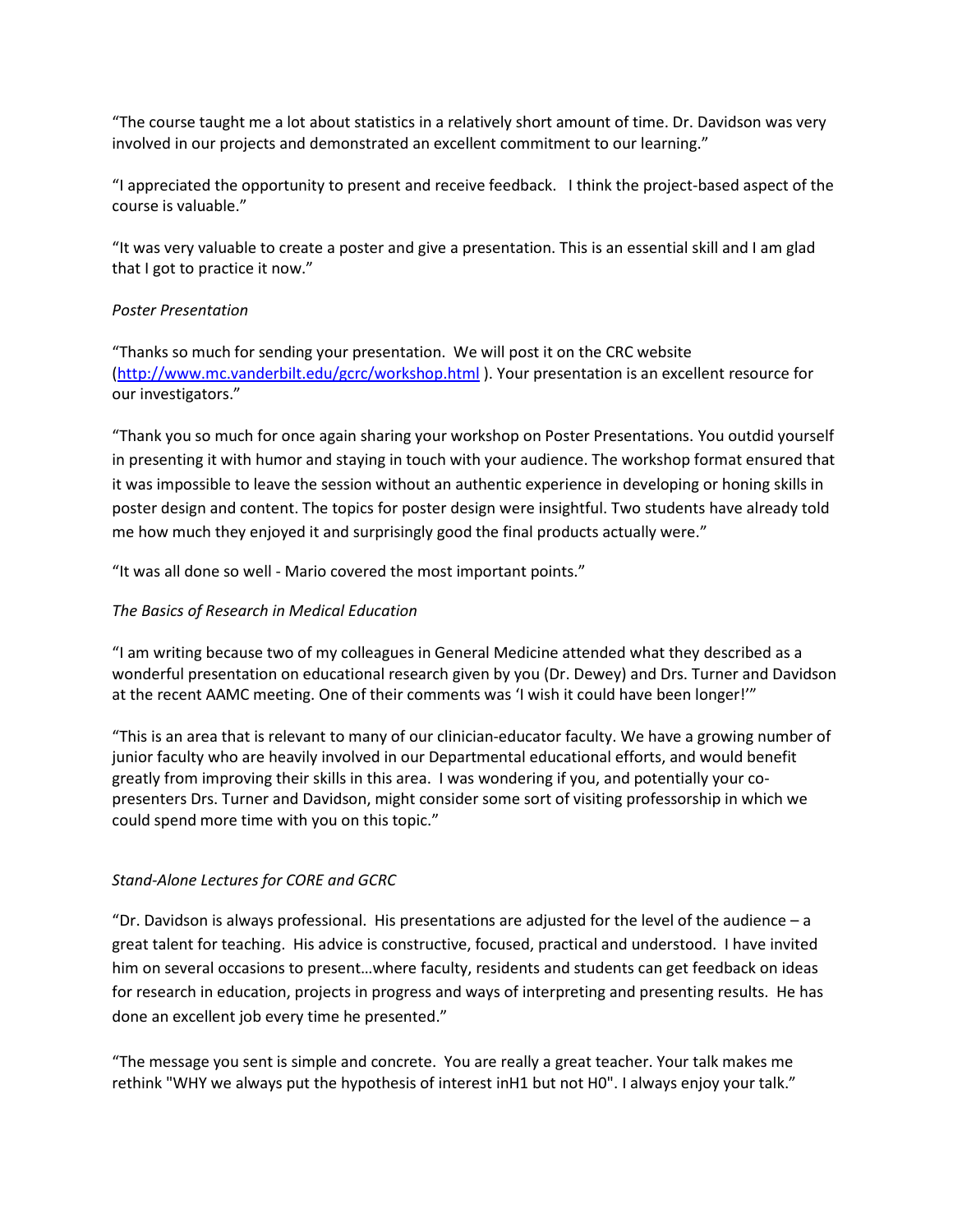"I just thought I'd drop you a note and say that the R course you taught today was really great. I have experience using SAS, but that program is expensive and a pain to download each year, so I was excited to learn about this program instead. "

"I truly hope that you will be able to teach more of these courses (R Commander) to expand upon these concepts taught earlier. Thanks again!"

## <span id="page-12-0"></span>**Teaching Awards**

Spring quarter distinguished statistics teacher's associates at The Ohio State University, 2002

Outstanding Educator Development Program Workshop Facilitator, 2010

## <span id="page-12-1"></span>**Mentoring**

Marissa Blanco (medical student) at Vanderbilt University School of Medicine – Using a keypress task to study restricted interests in children with autism, 2010

Olufemi Kassim (medical student) at Vanderbilt University School of Medicine – Risk factors of substance abuse in medical students, 2011

| <b>Date</b> | Role                   | <b>Description</b>                               |
|-------------|------------------------|--------------------------------------------------|
| 2010-2012   | <b>Course Director</b> | Created and implemented                          |
|             |                        |                                                  |
|             |                        |                                                  |
|             |                        |                                                  |
| 2012        | <b>Course Director</b> | Co-created and implemented                       |
|             |                        |                                                  |
|             |                        |                                                  |
|             |                        |                                                  |
|             |                        | Created and implemented                          |
|             |                        |                                                  |
|             |                        |                                                  |
| 2013        | <b>Course Director</b> | Created and implemented                          |
|             |                        |                                                  |
|             |                        |                                                  |
|             |                        |                                                  |
|             |                        | Created and implemented                          |
|             |                        |                                                  |
|             | 2012<br>2013           | <b>Course Director</b><br><b>Course Director</b> |

## <span id="page-12-2"></span>**Curriculum Design**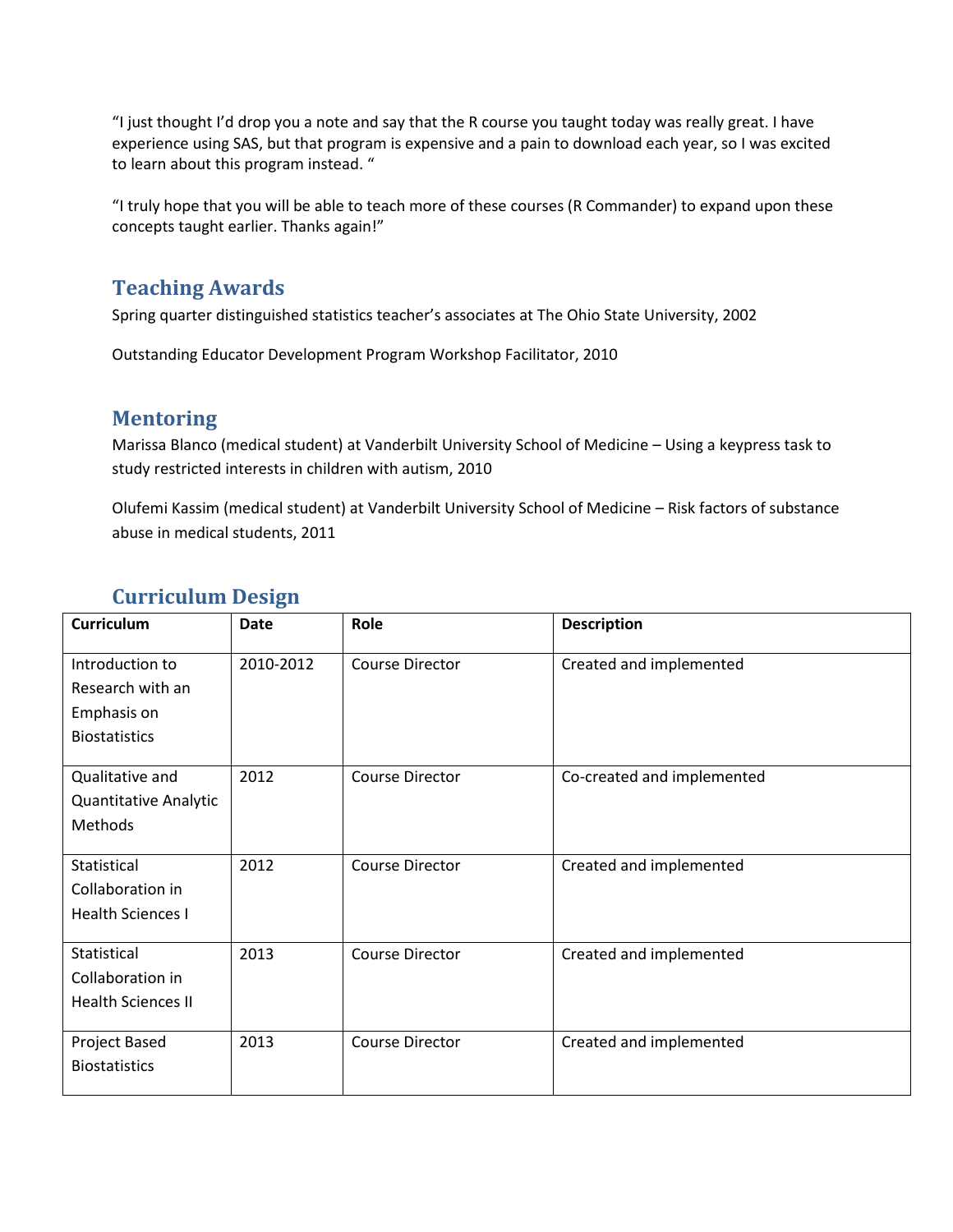| Research I                                                   | 2013                | Advisor                                                                                                                                          | Assisted the committee with designing the<br>curriculum with research, educational, and<br>biostatistical topics                                         |
|--------------------------------------------------------------|---------------------|--------------------------------------------------------------------------------------------------------------------------------------------------|----------------------------------------------------------------------------------------------------------------------------------------------------------|
| Research II                                                  | 2013                | <b>Advisor and Small Group</b><br>Facilitator                                                                                                    | Assisted the committee with designing the<br>curriculum with research, educational,<br>biostatistical, and logistical topics                             |
| Statistical<br>Collaboration in<br><b>Health Sciences I</b>  | 2013                | <b>Course Director</b>                                                                                                                           | Created and implemented                                                                                                                                  |
| Statistical<br>Collaboration in<br><b>Health Sciences II</b> | 2014                | <b>Course Director</b>                                                                                                                           | Created and implemented                                                                                                                                  |
| Research I                                                   | 2014                | Advisor                                                                                                                                          | Assisted the committee with designing the<br>curriculum with research, educational, and<br>biostatistical topics                                         |
| Curriculum 2.0                                               | $2014 -$<br>Present | <b>Standing Assessment</b><br>Committee, Milestone<br>Assessment, Curriculum<br>and Evaluation Team, and<br>Master Adaptive Learner<br>Committee | Active participation and comprehensive<br>curricular revision                                                                                            |
| Research II                                                  | 2014                | <b>Advisor and Small Group</b><br>Facilitator                                                                                                    | Assisted the committee with designing the<br>curriculum with research, educational,<br>biostatistical, and logistical topics. Small group<br>facilitator |
| Research II                                                  | 2015                | <b>Advisor and Small Group</b><br>Facilitator                                                                                                    | Assisted the committee with designing the<br>curriculum with research, educational,<br>biostatistical, and logistical topics. Small group<br>facilitator |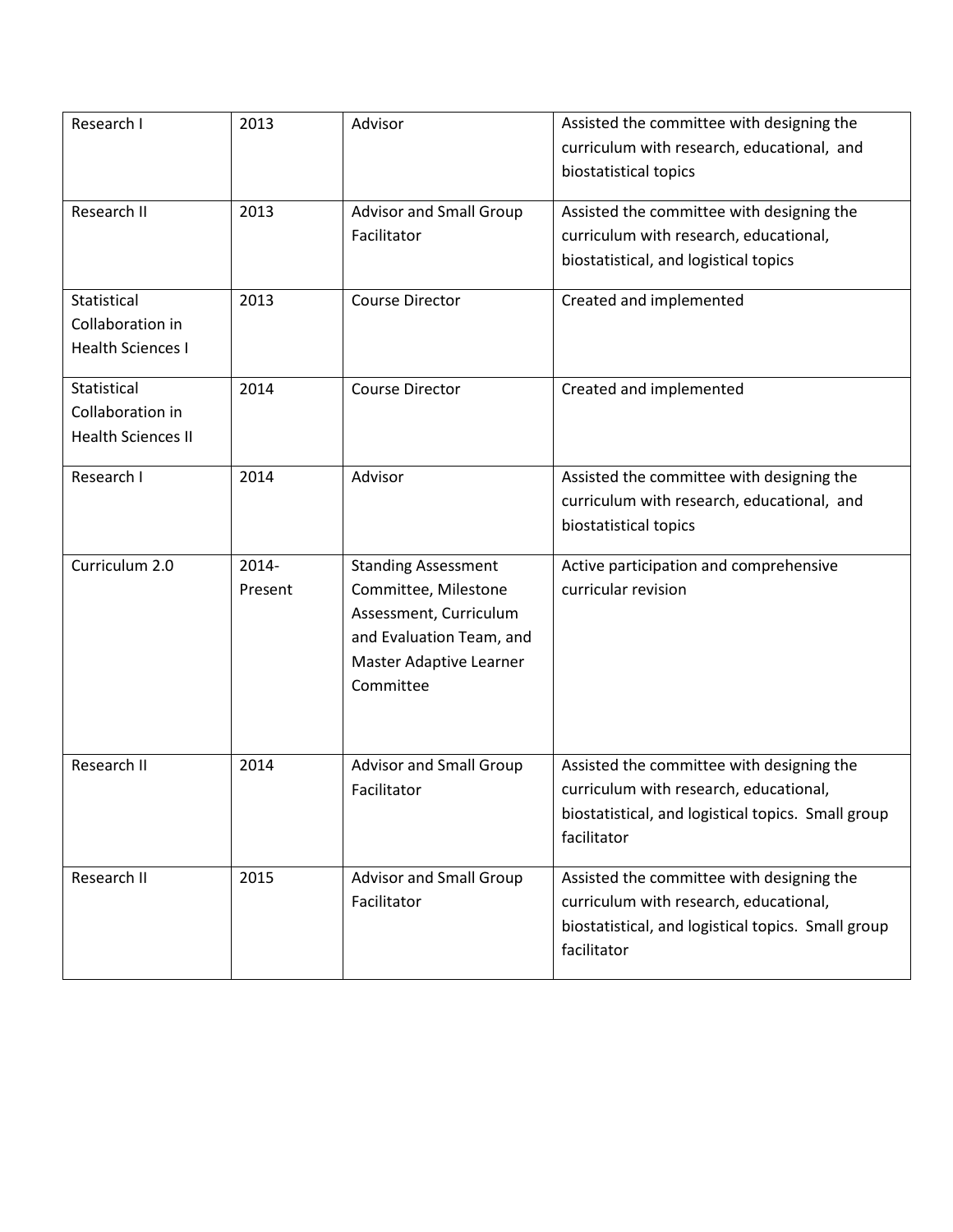## <span id="page-14-0"></span>**Letters of Recommendation**

January 21, 2015

To Whom It May Concern-

It is my great pleasure to provide this letter of support for Dr. Mario Davidson and his application to the VUSM Academy of Excellence in Teaching.

Last year, I was enrolled in a two-semester *Statistical Collaborations in Health Sciences* sequence taught by Dr. Davidson. This course, required of all biostatistics graduate students, was intended to prepare us for the transition from solving classroom problem sets to contributing statistical expertise in our future collaborative work. Throughout the year, Dr. Davidson was very effective at accomplishing this objective. His preparation prior to each class was clearly extensive, his lectures were interactive and engaging, and he was fantastic with proving detailed, insightful feedback in a timely fashion regarding all of my collaborative work. The shadowing and collaborating opportunities – the crux of the class – were always real, relevant, educational, and well-coordinated for each student in the class; a logistical task that I personally found impressive.

In my opinion, Dr. Davidson's greatest attribute as an educator is his dedication to the learning process. He was always receptive to feedback for improving the class and made himself available outside of class. Even after the class has finished, I still seek him for guidance. He clearly has a passion for teaching and a genuine concern about his students' educational growth. Simply, he is an excellent teacher. For these reasons, I enthusiastically recommend Dr. Davidson without reservation.

Mark J. Giganti, M.S. 3<sup>rd</sup> year PhD student Department of Biostatistics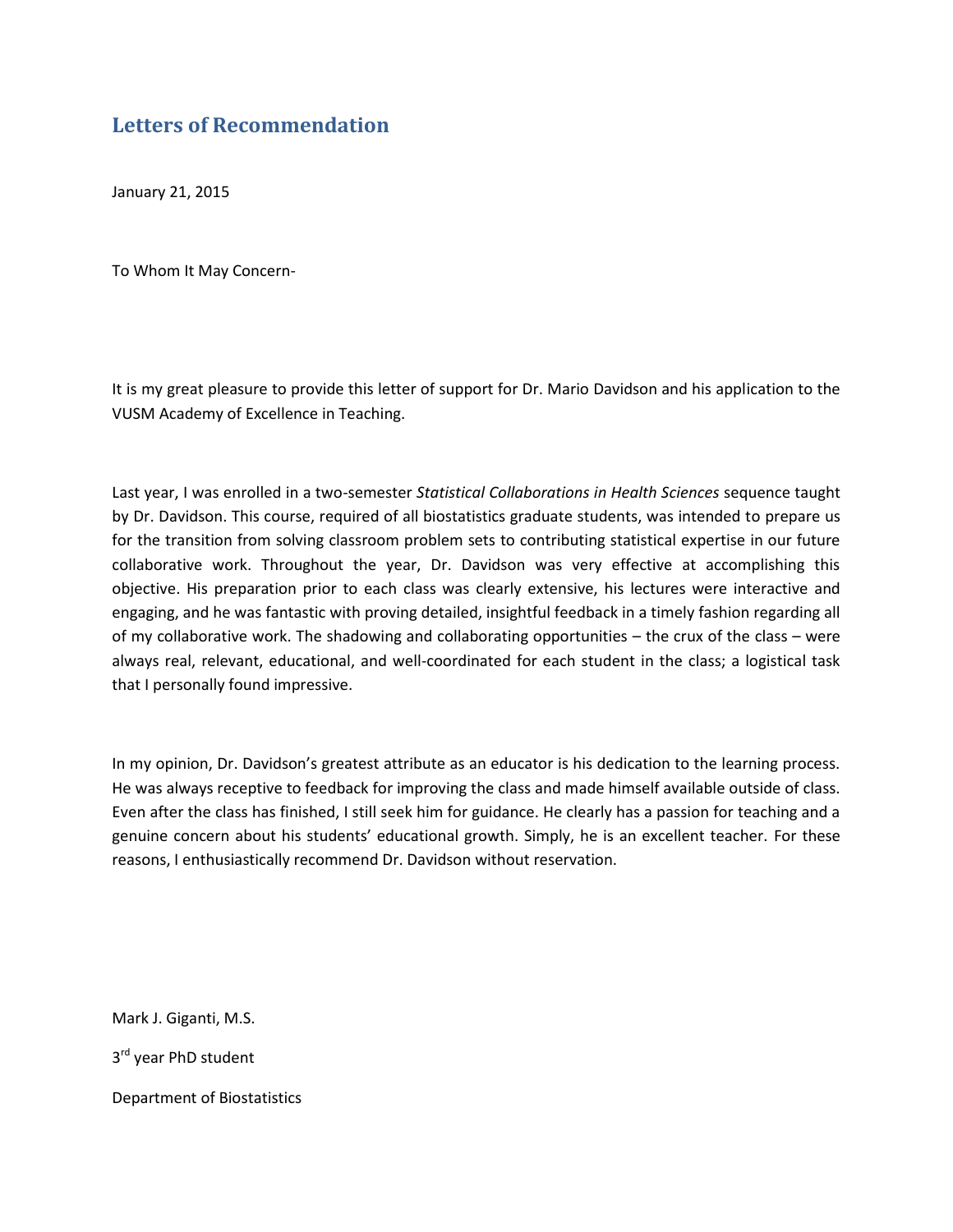January 20, 2015

Dear Dr. Mario Davidson,

I am happy to write you a letter in support of your application to the VUSM Academy of Excellence in Teaching.

I want to start by expressing how much I appreciate your teaching style. Through my graduate and undergraduate career I have witnessed many styles of teaching, some resonating with me more than others. Some professors, especially in my graduate school experience, have expert subject knowledge and the best intentions, but they were not very effective educators. You did more than just refer the class to information. It was clear to me you put a lot of thought and effort into how you presented the material. You incorporated activities in class that fortified my memories of the content and broke up lectures into segments manageable for my attention span. I will never forget some of the scenarios we rehearsed for meetings with collaborators.

In addition to your teaching prowess, you were always amiable and approachable as my teacher and academic advisor. Your criticism of assignments was constructive and thoughtful, not rushed through. In turn, you were always eager and open to receiving feedback about the class through face-to-face discussion and anonymous surveys. The practical adjustments to the projects with collaborators serve as evidence of your respect for our opinions.

In conclusion, I fully support your application to the VUSM Academy of Excellence in Teaching. I believe you would make valuable contributions to the missions of the academy and medical education at Vanderbilt.

Sincerely,

Austin Lanser 3<sup>rd</sup> year MS student

Department of Biostatistics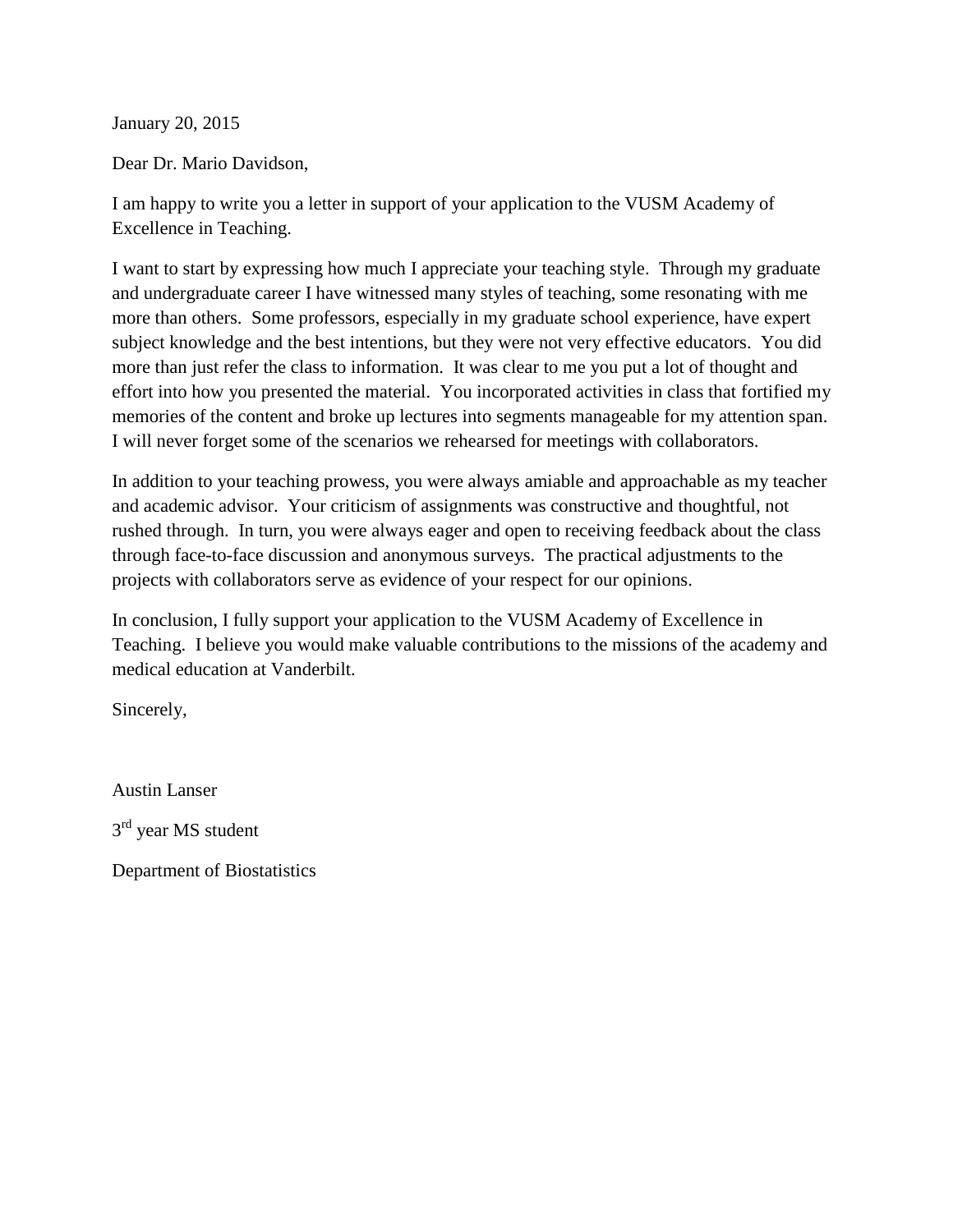# <span id="page-16-0"></span>**Example Lesson Plan**

# *Statistical Collaboration BIO 351 Investigator Project Instructions*

## <span id="page-16-1"></span>*Goal*

*To gain a practical understanding and experience of the complexities of working on a team of biostatisticians in order to complete research projects.*

## <span id="page-16-2"></span>*Objectives*

At the conclusion of these projects, participants will be able to:

- communicate effectively regarding research and statistics.
- work collaboratively on a team fulfilling a variety of statistical roles.
- understand and demonstrate the roles of biostatisticians on a research team.
- coordinate the moving parts of a research project.

## <span id="page-16-3"></span>**Background**

This semester, four investigators will visit our class. They will present one of their research questions within the context of preparing for a grant, improving the quality of the study or manuscript publication. Your goal will be to assist them as a team of biostatisticians with thought provoking questions, ideas, and recommendations.

#### <span id="page-16-4"></span>*Instructions*

*You will be required to complete three of the four statistical collaboration projects. Projects will consist of a meeting with the investigator, project roles, deliverables, and a project summary meeting.*

## <span id="page-16-5"></span>**Meeting with the Investigator**

During the investigator meeting, you will have approximately 45 minutes – until a quarter before the hour – in class to gather enough information to provide advice and complete your project. Due to the time constraints, it will be important that you manage your time well.

#### <span id="page-16-6"></span>**Project Role**

There are three roles – the leader/statistical analysis plan (SAP) writer, analyst, and scribe/final report writer – students will be assigned to roles with a systematic randomization scheme. Each person will have an opportunity to perform each role once this semester.

## <span id="page-16-7"></span>**Deliverables**

A complete project will consist of the following deliverables:

1. Meeting minutes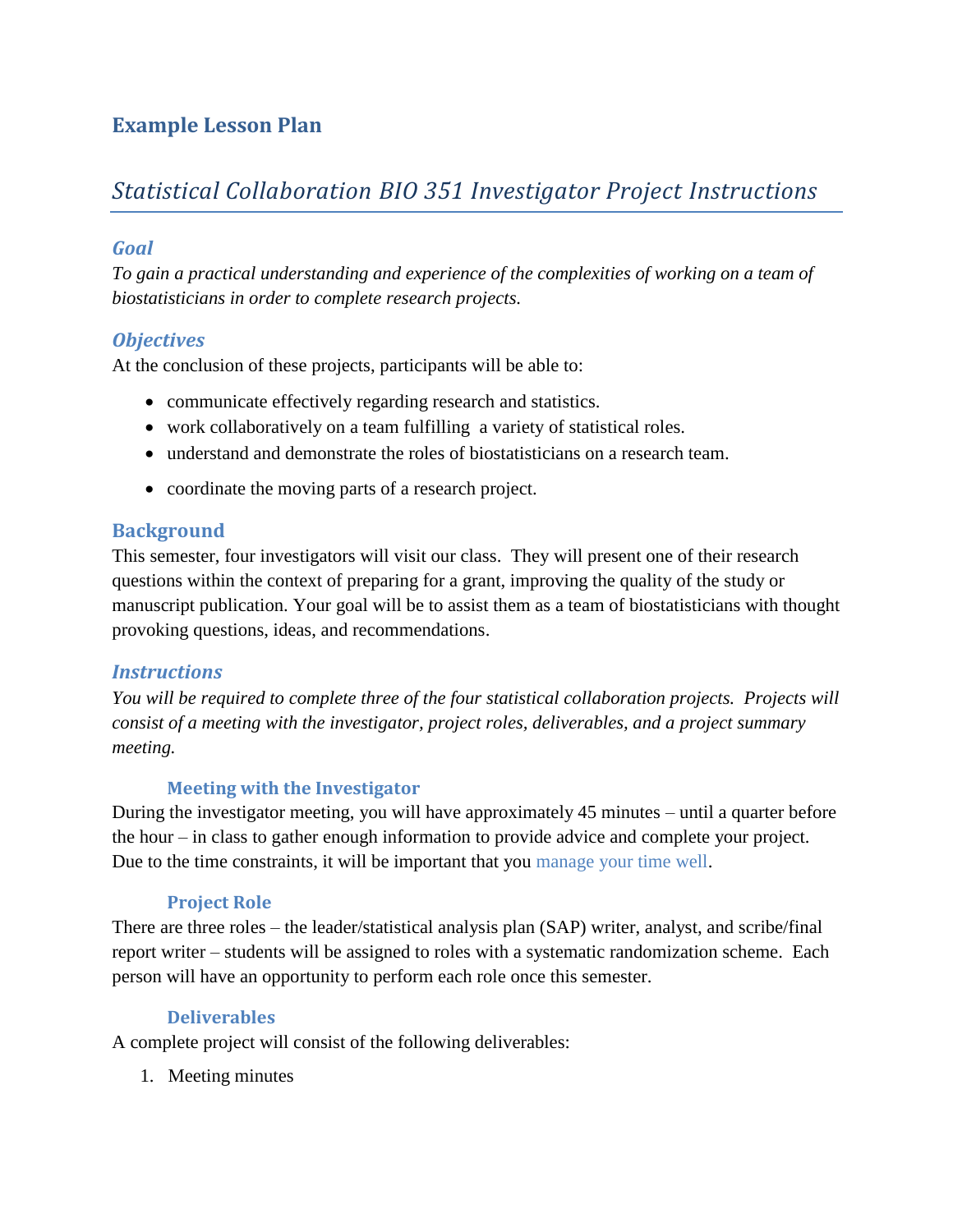- 2. Data set and associated .nw or .Rnw file
- 3. Data dictionary (See Guidelines for Data Collection, Data Dictionary and Data Entry.v4.pdf)
- 4. Statistical analysis plan (SAP)
- 5. Analysis .nw or .Rnw file
- 6. Final report
- 7. Peer evaluations (See Individual Performance: Peer Evaluation section below)
- 8. Project summary meeting

Create your project based on the ideal situation (e.g. If the client has a consultation during the design phase, the created data set will be based on the expected final data set.).

#### *Project Summary Meeting*

At the end of the project, the leader will be responsible for arranging a private one hour meeting with the instructor to: 1) Summarize the project, 2) Discuss successes and failures of the project, 3) Discuss the group's functioning, and 4) Reflect on lessons learned. Leaders are encouraged to schedule a meeting approximately a week after the project deadline.

#### <span id="page-17-0"></span>**Assessment**

Grades will be assigned based on group and individual performance. Excluding the leader,70% will be based on the group performance and 30% will be based on the scores from the peer evaluations (See the Individual Performance: Peer Evaluations section below and Collaboration.Roles.Peer.Assessment.xlsx). The leader of the project will have a 60/40 weighting respectively.

#### *Group Performance*

Projects will be assessed by the instructor based on rubrics for each role (See Project.Rubrics.xlsx).

#### *Individual Performance: Peer Evaluations*

For each project, students will be required to complete four evaluations of their peers (See Collaboration.Roles.Peer.Assessment.v3.xlsx.). If a criterion has not been observed, mark "NA." Type the name of the person that is being evaluated. Do not type your name. Evaluations are anonymous; however, will be shared with the evaluated individual. Please recognize with the small groups, anonymity may prove to be difficult, thus students are STRONGLY encouraged to be professional, honest, and constructive in their evaluations. Constructive feedback is considered part of your professionalism. A tabulation of the median score criterions will be recorded as the individual performance.

As a peer reviewer, it is important to provide constructive feedback as it helps others develop. Unfortunately when working with others though, disagreements and conflicts